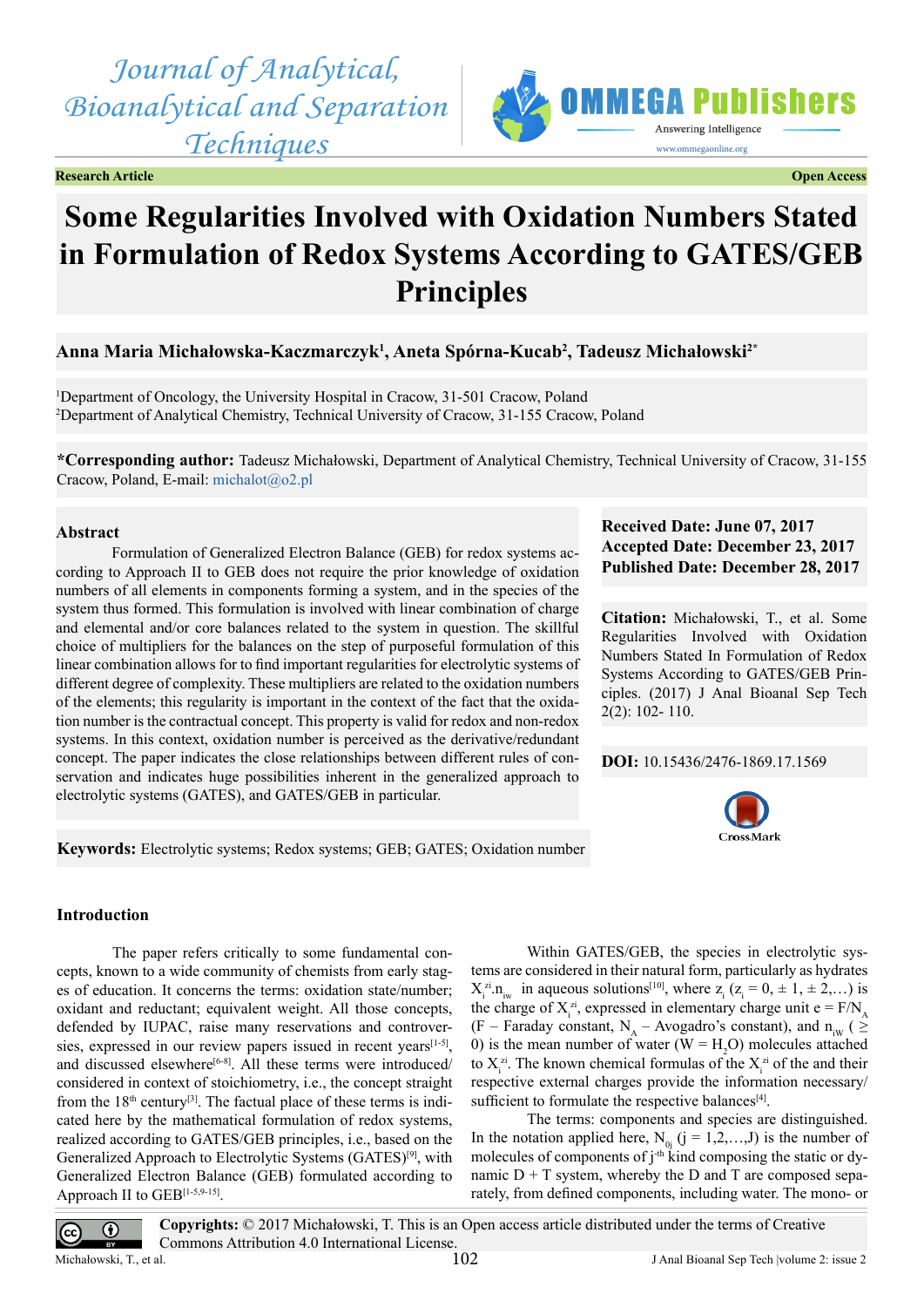two-phase electrolytic system thus obtained involve  $N_1$  molecules of H<sub>2</sub>O and N<sub>i</sub> species of i<sup>-th</sup> kind,  $X_i^{zi}n_{iw}$  (i = 2, 3,...,I), denoted briefly as  $X_i^{zi}$  ( $N_i$ ,  $n_i$ ), where  $n_i \equiv n_{iw} \equiv n_i H_2 O$ ; then we have:  $H^+$  (N<sub>2</sub>,n<sub>2</sub>), OH<sup>-1</sup> (N<sub>3</sub>,n<sub>3</sub>),....

The GEB is formulated according to two equivalent approaches, named as the Approach I to GEB and the Approach II to GEB. The Approach I to GEB is formulated according to 'card game' principle<sup>[\[10\]](#page-7-4)</sup>; it is based on a common pool of electrons introduced into the system by electron-active elements $[10-15]$ . The Approach II to GEB is formulated from linear combination 2∙*f*(O) – *f*(H) of elemental balances: *f*(H) for H, and *f*(O). Both Approaches (I and II) to GEB are equivalent.

• Approach II to GEB  $\le$  > Approach I to GEB (1)

All the inferences made within GATES/GEB are based on firm, algebraic foundations. The approach proposed allows understanding far better all physicochemical phenomena occurring in the system in question and improving some methods of analysis. All the facts testify very well about the potency of simulated calculations made, according to GATES, on the basis of all attainable physicochemical knowledge.

The Approach I to GEB needs prior knowledge of oxidation numbers. The Approach II to GEB does not require any prior knowledge of the oxidation numbers of elements in the components and in the species. Because the 'oxidation number' is essentially the contractual concept, it is a fact of capital importance, particularly in relation to organic species (molecules, ions, radicals and ion-radicals) of any degree of complexity. However, when the oxidation numbers are easily determined, the Approach I to GEB, known as the 'short' version of GEB, can be applied. The roles of oxidants and reductants are not assigned a *priori* to individual components within the Approaches I and II to GEB; GATES/GEB provides full 'democracy' in this regard.

The principle of GEB formulation, discovered by Michałowski (1992) as the Approach I to GEB, and 2006 as the Approach II to GEB) was unknown in earlier literature. The GEB is considered as a new law of the matter conservation related to electrolytic redox systems, as a Law of Nature<sup>[9,10]</sup>.

The importance of GATES/GEB in area of electrolytic redox systems is unquestionable. Then the main purpose of the present paper is to familiarize it to a wider community. It will also be indicated, in a simple mathematical manner, the fundamental criterion distinguishing between non-redox and redox systems. Contrary to appearances, this criterion is not immediately associated with free electrons in electrolytic system.

In this paper we consider first a relatively simple dynamic redox system, where V mL of C mol/L NaOH as titrant T is added; up to a given point of the titration, into  $V_0$  mL of  $C_0$ mol/L Br<sub>2</sub> as titrant D and the D + T mixture with volume  $V_0$  + V is thus obtained.

 $V_0$  mL of D is composed of Br<sub>2</sub> ( $N_{01}$  molecules) + H<sub>2</sub>O ( $N_{02}$  molecules), and V mL of T is composed of NaOH ( $N_{03}$  molecules) +  $H_2O(N_{04}$  molecules). In  $V_0$  + V mL of D +T mixture we have the following species:

 $H_2O(N_1), H^{+1}(N_2, n_2), OH^{-1}(N_3, n_3), HBrO<sub>3</sub>(N_4, n_4), BrO<sub>3</sub><sup>-1</sup>(N_5, n_5),$  $HBrO(N_{6}, n_{6}), BrO^{-1}(N_{7}, n_{7}), Br_{2}(N_{8}, n_{8}), Br3^{-1}(N_{9}, n_{9}), Br^{1}(N_{10}, n_{10}),$  $\text{Na}^{+1}(\text{N}_{11},\text{n}_{11}).$  (2)

In the  $D+T$  mixture, the molar concentrations of the species are as follows:



$$
[X_i^{zi}] \cdot (V_0 + V) = 10^3 \cdot N_i / N_A (i = 2,...,11)
$$
\nAnd molar conservation of the solutions are equal to

And molar concentrations of the solutes are equal to 
$$
6.11 \times 10^{10} \, \text{M}
$$

$$
C_0 \cdot V_0 = 10^3 \cdot N_{01} / N_A \tag{4}
$$

$$
C_0 \cdot V_0 = 10^3 \cdot N_{01}/N_A
$$
\n
$$
C \cdot V = 10^3 \cdot N_{03}/N_A
$$
\n(4)\n(5)

At V = 0, from Eq. (3) we have

$$
[X_i^{zi}] \cdot V_0 = 10^3 \cdot N_i / N_A \ (i = 2, ..., 11)
$$
 (6)

The system considered above will be denoted as  $T \Rightarrow D$  or, more exactly, as

System-1: NaOH (C, V) =>  $\text{Br}_2^{}(C_0, V_0)$ 

At  $V = 0$ , the D + T is limited to D, i.e.,  $C_0$  mol/L Br<sub>2</sub> solution. Analogously, we apply the notation

System-2: NaOH  $(C, V)$  => HBrO  $(C_0, V_0)$ 

for the second system, considered in further parts of this paper. At  $V = 0$ , the System 2 is limited to  $C_0$  mol/L HBrO solution. The  $C_0$  mol/L Br<sub>2</sub> and  $C_0$  mol/L HBrO are considered as static systems, obtained after disposable mixing of the related components.

#### **Formulation of balances for the System-1 Charge balance**

Denoting atomic numbers:  $Z_H$  for H,  $Z_o$  for O,  $Z_{Br}$  for Br,  $Z_{Na}$  for Na we have the balances:

• For nuclear protons

$$
\begin{array}{l} (2Z_{\mu}+Z_{0})N_{_{1}}+(Z_{\mu}+n_{2}(2Z_{\mu}+Z_{0}))N_{_{2}}+(Z_{\mu}+Z_{0}+n_{3}(2Z_{\mu}+Z_{0}))\\ N_{_{3}}+(Z_{\mu}+Z_{_{Br}}+3Z_{0}+n_{4}(2Z_{\mu}+Z_{0}))N_{_{4}}+(Z_{_{Br}}+3Z_{0}+n_{5}(2Z_{\mu}+Z_{0}))\\ N_{_{5}}+(Z_{\mu}+Z_{_{Br}}+Z_{0}+n_{6}(2Z_{\mu}+Z_{0}))N_{_{6}}+(Z_{Br}+Z_{0}+n_{7}(2Z_{\mu}+Z_{0}))\\ N_{_{7}}+(2Z_{_{Br}}+n_{8}(2Z_{\mu}+Z_{0}))N_{_{8}}+(3Z_{_{Br}}+n_{9}(2Z_{\mu}+Z_{0}))N_{_{9}}+\\ (Z_{_{Br}}+n_{_{10}}(2Z_{\mu}+Z_{0}))N_{_{10}}+(Z_{_{Na}}+n_{_{11}}(2Z_{\mu}+Z_{0}))N_{_{11}}=2Z_{_{Br}}N_{_{01}}+\\ (2Z_{\mu}+Z_{0})N_{_{02}}+(Z_{_{Na}}+Z_{0}+Z_{\mu})N_{_{03}}+(2Z_{\mu}+Z_{0})N_{_{04}} \end{array} \qquad \qquad (7)
$$

• For orbital electrons

$$
\begin{array}{l} (2Z_{\mu}+Z_{0})N_{_{1}}+(Z_{\mu}-1+n_{2}(2Z_{\mu}+Z_{0}))N_{_{2}}+(Z_{\mu}+1+Z_{0}+n_{3}(2Z_{\mu}+Z_{0}))\\ N_{_{3}}+(Z_{\mu}+Z_{\text{Br}}+3ZO+n_{4}(2Z_{\mu}+Z_{0}))N_{_{4}}+(Z_{\text{Br}}+3Z_{0}+1+n_{5}(2Z_{\mu}+Z_{0}))\\ N_{_{5}}+(Z_{\mu}+Z_{\text{Br}}+Z_{0}+n_{6}(2Z_{\mu}+Z_{0}))N_{_{6}}+(Z_{\text{Br}}+Z_{0}+1+n_{7}(2Z_{\mu}+Z_{0}))\\ N_{_{7}}+(2Z_{\text{Br}}+n_{8}(2Z_{\mu}+Z_{0}))N_{_{8}}+(3Z_{\text{Br}}+1+n_{9}(2Z_{\mu}+Z_{0}))N_{_{9}}+\\ (Z_{\text{Br}}+1+n_{10}(2Z_{\mu}+Z_{0}))N_{_{10}}+(Z_{\text{Na}}-1+n_{11}(2Z_{\mu}+Z_{0}))N_{_{11}}=2Z_{\text{Br}}N_{_{01}}+\\ (2Z_{\mu}+Z_{0})N_{_{02}} \end{array} \tag{8}
$$

Subtraction of Equation-(8) from Equation-(7) gives the charge balance (ChB)

 $f_0$  = ChB :

$$
N_2 - N_3 - N_5 - N_7 - N_9 - N_{10} + N_{11} = 0 \leftrightarrow (+1)N_2 + (-1)N_3 + (-1)N_5 + (-1)N_7 + (-1)N_9 + (-1)N_{10} + (+1)N_{11} = 0
$$
\n(9)

The charge balance  $(f_0 = ChB)$  is then derivable from balances for electrons and protons. It is nothing strange because the external charge of a species is a simple sum of charges brought by nuclear protons and orbital electrons.

In particular, from Equations (3) and (9) we have  
\n
$$
[H^{+1}] - [OH^{-1}] - [BrO_3^{-1}] - [BrO^{-1}] - [Br_3^{-1}] - [Br^{-1}] + [Na^{+1}] = 0
$$
\n
$$
\rightarrow (9a)
$$
\n(+1) $\cdot$ [H<sup>+1</sup>] + (-1) $\cdot$ [OH<sup>-1</sup>] + (-1) $\cdot$ [BrO<sub>3</sub><sup>-1</sup>] + (-1) $\cdot$ [BrO<sup>-1</sup>] + (0) $\cdot$ [BrO<sup>-1</sup>] + (0) $\cdot$ [BrO<sup>-1</sup>] + (0) $\cdot$ [BrO<sup>-1</sup>] + (0) $\cdot$ [BrO<sup>-1</sup>] + (0) $\cdot$ [BrO<sup>-1</sup>] + (0) $\cdot$ [BrO<sup>-1</sup>] + (1) $\cdot$ [Na<sup>+1</sup>] = 0

Generally, ChB is expressed by equation

$$
\sum_{i} z_{i} \cdot N_{i} = 0 \leftrightarrow \sum_{i} z_{i} \cdot [X_{i}^{z_{i}}] = 0
$$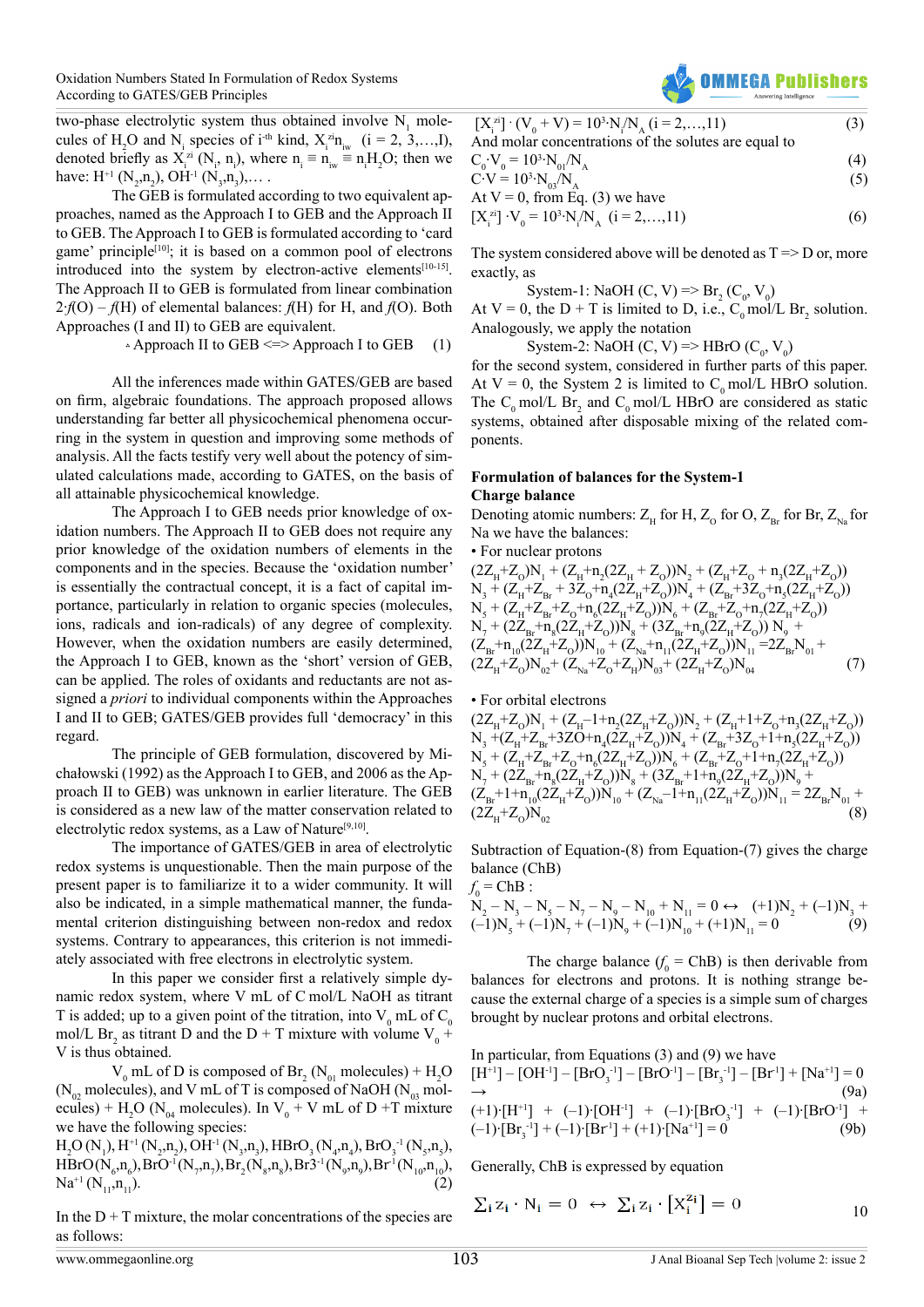Note that  $z_i \neq 0$  are multipliers for concentrations of the corresponding ions in the ChB.

#### **Elemental balances**

 $f_1 = f(H)$ :  $2N_1 + N_2(1+2n_2) + N_3(1+2n_3) + N_4(1+2n_4) + 2N_5n_5 + N_6(1+2n_6)$ +  $2N_7n_7 + 2N_8n_8 + 2N_9n_9 + 2N_{10}n_{10} = 2N_{02}$  (11)

$$
f_2 = f(0):
$$
  
\n
$$
N_1 + N2n_2 + N_3(1+n_3) + N_4(3+n_4) + N_5(3+n_5) + N_6(1+n_6) +
$$
  
\n
$$
N_7(1+n_7) + N_8n_8 + N_9n_9 + N_{10}n_{10} = N_{02}
$$
\n(12)

$$
f_3 = f(Br) : \nN_4 + N_5 + N_6 + N_7 + 2N_8 + 3N_9 + N_{10} = 2N_{01}
$$
\n(13)

 $-f_4 = -f(Na)$ :  $N_{03} = N_{11}$  (14)

#### **Linear combinations of the balances**

From Eqs. (11) and (12) we have

 $f_{12} = 2 f_2 - f_1$ :  $-N_2+N_3+5N_4+6N_5+N_6+2N_7=0$  (15) From Eqs. (15) and (9)

 $f_{12} + f_0 - f_4$ :  $5N_4 + 5N_5 + N_6 + N_7 - N_9 - N_{10} = 0$  (16)

From Eqs. (13) and (16)  $Z_{\text{Br}} f_3^2 - (f_{12}^2 + f_0^2 - f_4^2)$ :  $(Z_{\text{Br}}^2 - 5)(N_4 + N_5) + (Z_{\text{Br}}^2 - 1)(N_6^2 + N_7) + 2Z_{\text{Br}}^2N_8 +$  $(3Z_{\text{Br}}+1)N_9 + (Z_{\text{Br}}+1)N_{10} = 2Z_{\text{Br}}N_{01}$  (17)

#### **Formulation of balances for the System 2**

In the System 2 we have the set (2) of the species identical as in the System 1. Applying similar notation, we assume that  $V_0$  mL of D is composed of HBrO ( $N_{01}$  molecules) + H<sub>2</sub>O ( $N_{02}$  molecules) and V mL of T is composed of NaOH ( $N_{03}$  molecules) +  $H_2O(N_{04}$  molecules). The numbers  $N_{01}$  and  $N_{02}$  of the molecules composing these systems and the numbers  $N_i$  of the species in the System 2 are different than that in the System 1, in principle. The  $f_0$  = ChB in the System 2 is identical with Eq. (9a), and  $-f_4 = -f(Na)$  is identical with Eq. (14). Then after formulation of  $f_1$  and  $f_2$  we have here, by turns,

$$
f_{12} = 2f_2 - f_1 : -N_2 + N_3 + 5N_4 + 6N_5 + N_6 + 2N_7 = N_{01} + N_{03} \quad (18)
$$

$$
f_3 = f(Br) : N_4 + N_5 + N_6 + N_7 + 2N_8 + 3N_9 + N_{10} = N_{01}
$$
 (19)

$$
f_{12} + f_0 - f_4: 5N_4 + 5N_5 + N_6 + N_7 - N_9 - N_{10} = N_{01}
$$
 (20)

$$
\begin{array}{ll} Z_{\text{Br}} f_{\text{3}}^{\text{}} - (f_{12}^{\text{}} + f_{0}^{\text{}} - f_{4}^{\text{}}) \text{:} & (Z_{\text{Br}}^{\text{}} - 5)(N_{\text{4}}^{\text{}} + N_{\text{5}}) + (Z_{\text{Br}}^{\text{}} - 1)(N_{\text{6}}^{\text{}} + N_{\text{7}}) + 2Z_{\text{Br}}^{\text{}}N_{\text{8}} \\ & + (3Z_{\text{Br}}^{\text{}} + 1)N_{\text{9}}^{\text{}} + (Z_{\text{Br}}^{\text{}} + 1)N_{\text{10}}^{\text{}} = (Z_{\text{Br}}^{\text{}} - 1)N_{\text{01}}^{\text{}} \end{array} \tag{21}
$$

#### **The balances in terms of molar concentrations**

For the System 1, from Eqs.  $(3) - (5)$ ,  $(13)$ ,  $(14)$  and  $(16)$ , we have:

 $([HBrO<sub>3</sub>] + [BrO<sub>3</sub><sup>-1</sup>]) + ([HBrO] + [BrO<sup>-1</sup>]) + 2[Br<sub>2</sub>] + 3[Br<sub>3</sub><sup>-1</sup>] +$  $[Br<sup>1</sup>] = 2 \cdot C_0 V_0 / (V_0 + V)$  (13a)

 $[Na^{+1}] = CV/(V_0 + V)$  (14a)

 $5([HBrO<sub>3</sub>] + [BrO<sub>3</sub><sup>-1</sup>]) + ([HBrO] + [BrO<sup>-1</sup>]) - [Br<sub>3</sub><sup>-1</sup>] - [Br<sup>-1</sup>] =$  $0 \t(16a)$ 



Eqs. (13a) and (14a) are termed as concentration balances, obtained from elemental balances (13) and (14), and Eq. (16a) is the shortest form of GEB. The relation (14a) can be immediately introduced into Eq. (9a); then we get

 $[H<sup>+1</sup>] - [OH<sup>-1</sup>] - [BrO<sub>3</sub><sup>-1</sup>] - [BrO<sup>-1</sup>] - [Br<sub>3</sub><sup>-1</sup>] - [Br<sup>-1</sup>] + CV/(V<sub>0</sub>+V)$  $= 0$  (9c)

Eqs. (9c), (13a) and (16a) form the complete set of balances related to the System 1.

For the System 2, from Eqs.  $(3) - (5)$ ,  $(19)$  and  $(20)$ , we obtain the balances:

 $([HBrO<sub>3</sub>] + [BrO<sub>3</sub><sup>-1</sup>]) + ([HBrO] + [BrO<sup>-1</sup>]) + 2[Br<sub>2</sub>] + 3[Br<sub>3</sub><sup>-1</sup>] +$  $[Br^1] = C_0 V_0 / (V_0 + V)$  (19a)  $5([HBrO<sub>3</sub>] + [BrO<sub>3</sub><sup>-1</sup>]) + ([HBrO] + [BrO<sup>-1</sup>]) - [Br<sub>3</sub><sup>-1</sup>] - [Br<sup>-1</sup>] =$  $C_0 V_0 / (V_0 + V)$  (20a)

completed by the balance (9c).

We can also refer to static systems, formed by (a)  $C_0$ mol/L  $\text{Br}_2$  and (b)  $\text{C}_0$  mol/L HBrO. These solutions are identical with the titrand D in the related Systems 1 and 2. The balances for these static systems are obtained assuming  $V = 0$  in Eqs. (9c), (13a) and (14a), or in Eqs. (9c),(19a) and (20a), resp.

Note that  $Br_2$  and HBrO do not oxidize water molecules, i.e., products of  $H_2O$  oxidation do not exist there as species.

#### **Relations between concentrations of the species**

From the interrelations obtained on the basis of expressions for equilibrium data[16] collected in Table 1 we have:

 $[H<sup>+1</sup>] = 10<sup>-pH</sup>; [OH<sup>-1</sup>] = 10<sup>pH-14</sup>; [BrO<sub>3</sub><sup>-1</sup>] = 10<sup>6A(E-1.45)-pBr+6pH; [BrO<sup>-1</sup>]</sup>$ = 10<sup>2A(E-0.76)-pBr+2pH-28</sup>;  $[Br_2] = 10^{2A(E-1.087)-2pBr}$ ;  $[Br_3^{-1}] = 10^{2A(E-1.05)-2pBr}$ ;  $[\text{HBrO}_3] = 10^{0.7\text{-}pH}$ · $[\text{BrO}_3^{-1}]$ ;  $[\text{HBrO}] = 10^{8.6\text{-}pH}$ · $[\text{BrO}^{-1}]$ 

Where the uniformly defined scalar variables: E, pH and pBr, forming a vector  $\mathbf{x} = (E, pH, pBr)^T$ , are involved:  $A·E = -log[e^{-1}]$ , pH =  $-log[H^{+1}]$ , pBr =  $-log[Br^{-1}]$ 

All the variables are in the exponents of the power for 10 in:  $[e^{-1}] = 10^{-A_E}$ ,  $[H^{+1}] = 10^{-pH}$ ,  $[Br^{-1}] = 10^{-pBr}$ , where  $1/A = RT$ / F⋅ln10; A = 16.9 at  $T = 298$  K. The number of the (independent) variables equals to the number of equations,  $3 = 3$ ; this ensures a unique solution of the equations related to the Systems 1 and 2, at the preset  $C_0$ , C and  $V_0$  values, and the V-value at which the calculations are realized, at defined step of the calculation procedure, according to iterative computer program presented in Appendix.

#### **Graphical presentation**

Formulation of the static system with  $Br_2(C_0)$  was pre-sented first in<sup>[\[17\]](#page-8-0)</sup>, whereas the dynamic Systems: 1 and 2 were presented in<sup>[18]</sup>. The pH = pH ( $\Phi$ ) and E = E ( $\Phi$ ) relationships for the Systems 1 and 2 are plotted in Figures 1A, B, where the fraction titrated

$$
\Phi = \frac{C \cdot V}{C_0 \cdot V_0} \tag{22}
$$

introduces a kind of normalization(independence on  $V<sub>0</sub>$  value) for the related titration curves. The computer program related to the System 1 is presented in Appendix. Speciation diagrams for the Systems 1 and 2 are presented in Figures 1C, D.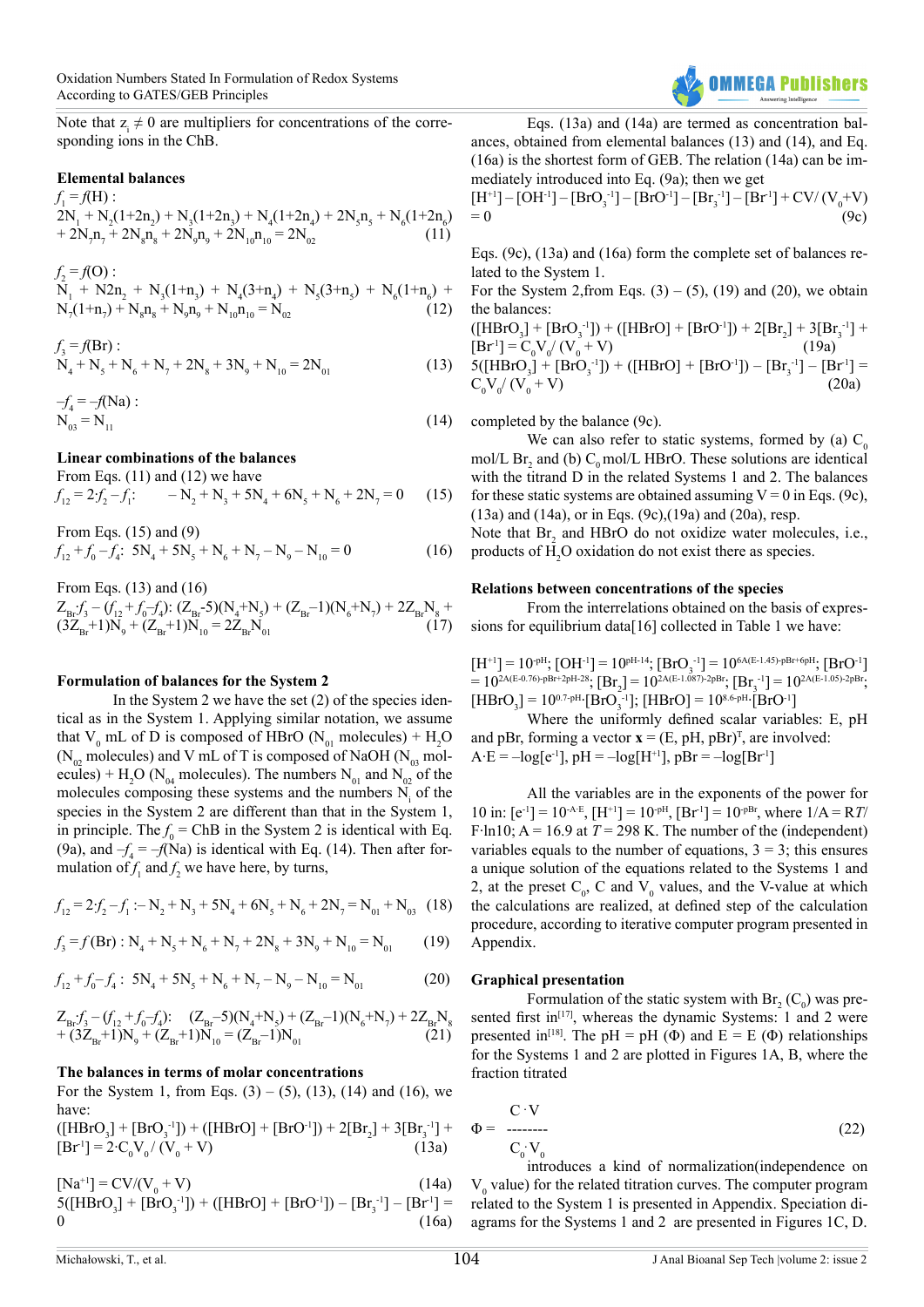

The  $\text{Br}_2$  solution is acidic, as results e.g. from the ChB (Eq. 9c) at  $V = 0$ : at  $[Na^{+1}] = 0$  ( $\Phi = 0$ ) we have:  $[H^{+1}] - [OH^{-1}]$  $=[BrO<sub>3</sub><sup>-1</sup>] + [BrO<sup>-1</sup>] + [Br<sub>3</sub><sup>-1</sup>] + [Br<sup>1</sup>] > 0$ , i.e.  $[H<sup>+1</sup>] > [OH<sup>-1</sup>]$ . The  $Br<sub>2</sub>$  is an acid with a strength comparable to that of acetic acid; at  $C_0 = 0.01$ , pH equals: 3.40 for  $Br_2$ , and 3.325 for CH<sub>3</sub>COOH ( $pK_1$  = 4.65). Disproportionation of  $Br_2$  occurs initially to a small extent (several %), according to the scheme  $Br_2 + OH^{-1} = HBrO$  $+ Br<sup>1</sup>$ .

In the System 2, disproportionation of HBrO affected by NaOH (C) added according to titrimetric mode is presented in Fig. 1D <sup>[18]</sup>. The [Br<sup>1</sup>]/ [BrO<sub>3</sub><sup>-1</sup>] ratio equals: 10<sup>-2.2553</sup>/10<sup>-2.5563</sup> at  $\Phi = 2.0$ ;  $10^{-2.2730}/10^{-2.5740}$  at  $\Phi = 2.5$ , i.e.  $10^{0.3010} = 2 = 2.1$ , corresponding to the stoichiometric ratio of products of this reaction. As results from Fig. 1D, the disproportionation of HBrO, at an

excess of NaOH added, occurs mainly according to the scheme  $3HBrO + 3OH^{-1} = 2Br^{-1} + BrO<sub>3</sub><sup>-1</sup> + 3H<sub>2</sub>O$  (stoichiometry 3:3 = 1:1), resulting from half-reactions:  $HBrO + 2e^{-1} + H^{-1} = Br^{-1} +$  $H_2O$ , HBrO – 4e<sup>-1</sup> + 2H<sub>2</sub>O = BrO<sub>3</sub><sup>-1</sup> + 5H<sup>+1</sup>, and 3H<sup>+1</sup> + 3OH<sup>-1</sup> =  $3H<sub>2</sub>O$ . The ( $\Phi$ ,pH,E) values from the close vicinity of the corresponding equivalence (eq) points on the curves in Figs. 1A,B are collected in Table 2.

In  $C_0 = 0.01$  mol/L HBrO, more than 90% HBrO disproportionates according to the reaction  $5HBrO = BrO<sub>3</sub><sup>-1</sup> + 2Br<sub>2</sub>$ + 2H<sub>2</sub>O + H<sup>+1</sup>; at V = 0 we have:  $[Br_2] = 10^{-2.4406}$ ,  $[BrO_3^{-1}] =$  $10^{-2.7442}$ , i.e.  $[Br_2]/[BrO_3^{-1}] = 10^{0.3036} \approx 2$ , which confirms this stoichiometry of the reaction. The H+1 ions formed in this reaction acidify the solution significantly: at  $C_0 = 0.01$  and  $V = 0$  we have  $pH = 2.74$ , although HBrO itself is a relatively weak acid.



**Figure-1**. The relationships: (A) pH = pH( $\Phi$ ) and (B)  $E = E(\Phi)$  for the Systems 1 and 2, and the related speciation diagrams for the Systems: 1 (C) and 2 (D), at  $V_0 = 100$ ,  $C_0 = 0.01$ ,  $C = 0.1$ .

The main task of titration is the estimation of the equivalent volume,  $V_{eq}$ , corresponding to the volume  $V = V_{eq}$  of T, where the fraction titrated (Eq. (22)) assumes the value

$$
\Phi_{\text{eq}} = \begin{array}{c} \text{C} \cdot \text{V}_{\text{eq}} \\ \text{---} \quad \text{---} \\ \text{C}_0 \cdot \text{V}_0 \end{array} \tag{23}
$$

in contradistinction to visual titrations, where the end volume  $V_e$   $V_{eq}$  is registered, all instrumental titrations aim, in principle, to obtain the  $V_{eq}$  value on the basis of experimental data  $\{(\mathbf{V}_j, \mathbf{y}_j) \mid j = 1,...,N\}$ , where  $\mathbf{y} = \mathbf{p}H$ , E for potentiometric methods of analysis. Referring to Eq. (22), we have  $C_0 V_0 = 10^3 \cdot m_A / M_A$  (24)

where  $m_A$  [g] and  $M_A$  [g/mol] denote mass and molar mass of analyte  $(A)$ , respectively. From Eqs. (22) and (24), we get

 $m_A = 10^{-3} \cdot C \cdot M_A$  $V/\Phi$  (25) The value of the fraction  $V/\Phi$  in Eq. (25), obtained from Eq.  $(22)$ 

$$
V/\Phi = C_0 V_0/C
$$
 (26)

is constant during the titration. Particularly, at the end (e) and equivalent (eq) points we have

$$
V/\Phi = V_e / \Phi_e = V_{eq} / \Phi_{eq} \tag{27}
$$

The  $V_e$  [mL] value is the volume of T consumed up to the end (e) point, where the titration is terminated (ended). The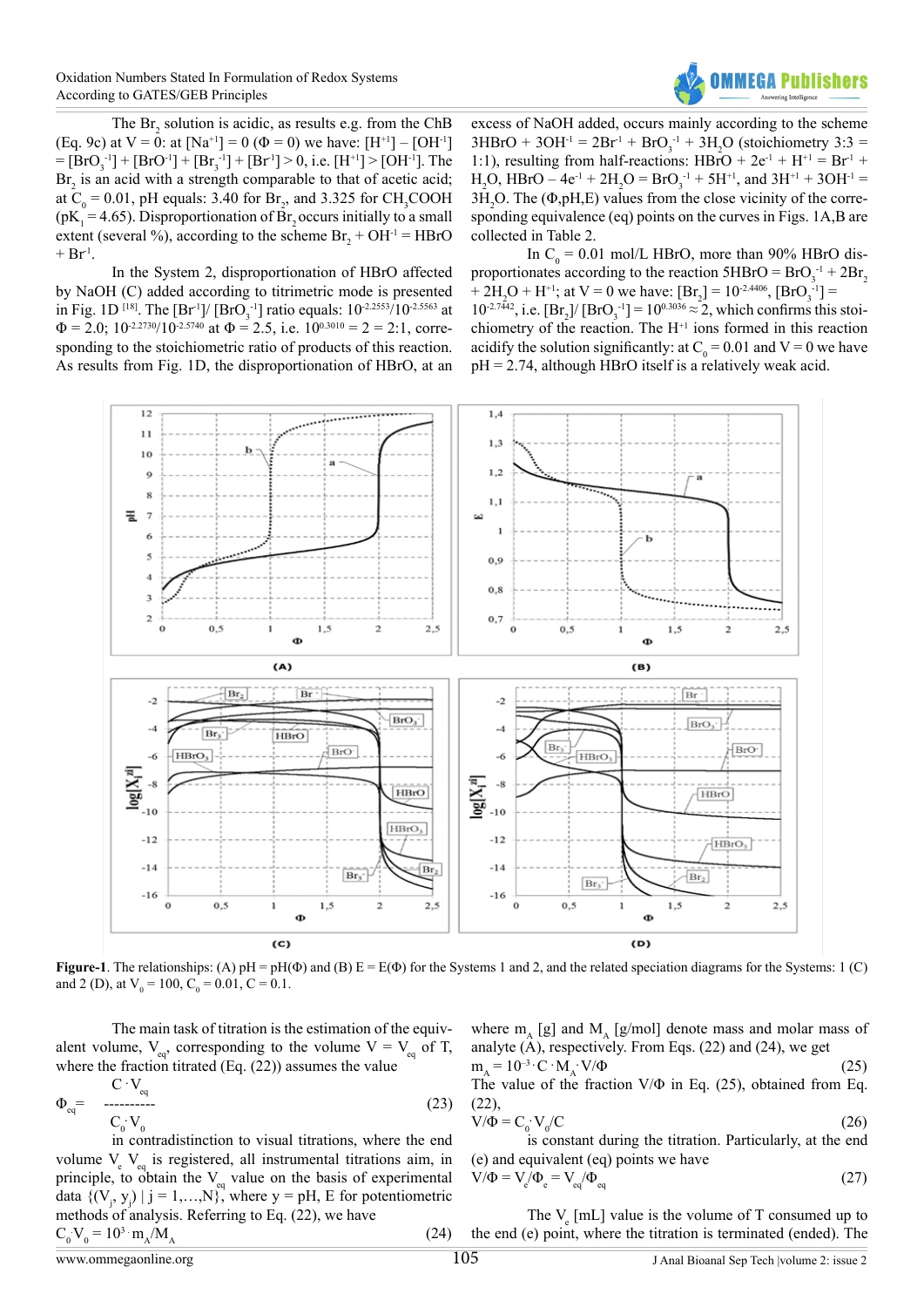V<sub>e</sub> value is usually determined in visual titration, when a pre-assumed color (or color change) of D+T mixture is obtained. In a visual acid-base titration,  $pH_{\text{e}}$  value corresponds to the volume  $V_{\rm e}$  [mL] of T added from the start for the titration and

$$
\Phi_e = \frac{\mathbf{C} \cdot \mathbf{V}_e}{\mathbf{C}_0 \cdot \mathbf{V}_0} \tag{28}
$$

is the  $\Phi$ -value related to the end point. From Eqs. (25) and (27), one obtains:

(a) 
$$
m_A = 10^{-3} \text{C} \cdot V_e \cdot M_A / \Phi_e
$$
 and (b)  $m_A = 10^{-3} \text{C} \cdot V_{eq} \cdot M_A / \Phi_{eq}$  (29)

This does not mean that we may choose between Eqs. (29a) and (29b), to calculate  $m_A$ . Namely, Eq. (29a) cannot be applied for the evaluation of  $m_A$ :  $V_e$  is known, but  $\Phi_e$  unknown. Calculation of  $\Phi_{\rm e}$  needs prior knowledge of  $\rm C_{0}$  value; e.g., for the titration system NaOH(C,V)  $\rightarrow$  HCl(C<sub>0</sub>,V<sub>0</sub>) we have [2]

$$
\Phi_e = C/C_0 \cdot (C_0 - \alpha_e) / (C + \alpha_e)
$$
\n(30)

\nwhere:  $\alpha = [H^+]-[OH^-]=10^{pH}-10^{pH-14}$ , and  $\alpha_e = \alpha(pH_e)$ . How-

ever,  $C_0$  is unknown before the titration; otherwise, the titration would be purposeless. The pH<sub>e</sub> value in visual titration is known only approximately. Also Eq. (29b) is useless: the 'round'  $\Phi_{eq}$ value is known exactly, but  $V_{eq}$  is unknown;  $V_{eq}$  (not  $V_{eq}$ ) is determined in visual titrations.

Because Eqs: (29a) and (29b) appear to be useless, the third, approximate formula for  $m_A$ , has to be applied<sup>[19]</sup>, namely:

$$
m_{A}^{''} = 10^{3} \cdot C \cdot V_e \cdot M_{A} / \Phi_{eq} = 10^{3} \cdot C \cdot V_e \cdot M_{A} \cdot R_{A}^{eq}
$$
  
where  $\Phi_{eq}$  is put for  $\Phi_e$  in Eq. 29a, and

 $R_{A}^{eq} = M_A / \Phi_{eq}$  (32) is named as the equivalent mass. The relative error in accuracy,

resulting from this substitution, equals to

$$
\delta = (m_{A}^{\prime} - m_{A})/m_{A} = m_{A}^{\prime}/m_{A} - 1 = V_{e}^{\prime}V_{eq} - 1 = \Phi_{e}^{\prime}\Phi_{eq} - 1 \quad (33)
$$

In particular, for the titration of  $V_0 = 100$  mL of  $C_0 =$ 0.01 mol/L  $A = Br_2$  (MBr<sub>2</sub> = 159.808 g/mol) with V mL of C = 0.1 mol/L NaOH we have  $\Phi_{eq} = 2$  (see Table 2). At pH = pH<sub>e</sub> = 9.413 we have  $\Phi_{\rm e} = 2.003$ , and then  $\delta = 2.003/2 - 1 = 0.15\%$ . Note that this result was obtained on the basis of thermodynamic knowledge (GATES/GEB), not from invalid, stoichiometric considerations.

#### **Some remarks related to balances**

#### **Equations and equalities**

Among the concentration balances one can distinguish equations and equalities. An equality, represented by the relation (14a), involves only one species, whereas an equation involves more species, see e.g. Eq. (13a) or Eq. (16a). Concentrations of the species in the balances are involved in expression(s) for the corresponding equilibrium constant(s), exemplified by the relations presented in Table 1. In the equality (14a), the value for [Na<sup>+1</sup>] is a number for the pre-assumed C and  $V_0$  values, at given V-value; as such, it can enter immediately the related ChB, see Eq. (9c). Then (14a) is not considered as equation, when the number of equations is compared with the number of independent variables.

**Table 1.** Equilibrium data related to different bromine species.

| No.                                                                                                                                                                   | Reaction                                               | <b>Equilibrium equation</b>                                                            | Equilibrium<br>data |  |  |  |
|-----------------------------------------------------------------------------------------------------------------------------------------------------------------------|--------------------------------------------------------|----------------------------------------------------------------------------------------|---------------------|--|--|--|
| $\mathbf{1}$                                                                                                                                                          | $BrO_3^{-1} + 6H^{+1} +$<br>$6e^{-1} = Br^{-1} + 3H2O$ | $[Br^{-1}] = K_{e1} \cdot [BrO_{3}^{-1}]$<br>$[H+1]$ <sup>6</sup> $[e-1]$ <sup>6</sup> | $E_{04} = 1.45$ V   |  |  |  |
| 2                                                                                                                                                                     | $BrO^{-1} + H2O + 2e^{-1}$<br>$= Br^{-1} + 2OH^{-1}$   | $[Br^{-1}] = K_{e2} \cdot [BrO^{-1}]$<br>$[H+1]^{2}[e^{-1}]^{2}/K_{w}^{2}$             | $E_{03} = 0.76$ V   |  |  |  |
| 3                                                                                                                                                                     | $Br_2 + 2e^{-1} = 2Br^{-1}$                            | $[Br^{-1}]^2 = K_{e3} \cdot [Br_2][e^{-1}]^2$                                          | $E_{03} = 1.087$ V  |  |  |  |
| 4                                                                                                                                                                     | $Br_1^{-1} + 2e^{-1} = 3Br^{-1}$                       | $[[Br^{-1}]^3 = K_{eq} \cdot [Br_3^{-1}][e^{-1}]^2$                                    | $E_{04} = 1.05$ V   |  |  |  |
| 5                                                                                                                                                                     | $HBrO_3 = H^{+1} +$<br>$BrO3-1$                        | $[H^+] [BrO_3^{-1}] = K_{51} \bullet [H -$<br>BrO <sub>2</sub>                         | $pK_{51} = 0.7$     |  |  |  |
| 6                                                                                                                                                                     | $HBrO = H^{+1} +$<br>$BrO^{-1}$                        | $[H+1][BrO-1] = K11 • [H-$<br>$BrO$ ]                                                  | $pK_{11} = 8.6$     |  |  |  |
| 7                                                                                                                                                                     | $H2O = H+1 + OH-1$                                     | $[H^{+1}][OH^{-1}] = K_w$                                                              | $pK_w = 14.0$       |  |  |  |
| where: $log K_{el} = 6AE_{01}$ , $log K_{el} = 2AE_{0i}$ ( $i = 2,3,4$ ); A = 16.9; pK <sub>51</sub> =<br>$-log K_{51}$ , $pK_{11} = -log K_{11}$ , $pK_w = -log K_w$ |                                                        |                                                                                        |                     |  |  |  |

**Table 2**: The sets of (Φ, pH, E) values taken from the vicinity of the equivalence points for the Systems 1 and 2, at  $V_0 = 100$ ,  $C_0 = 0.01$ , C  $= 0.1$ 

|                                        | <b>System 1</b> |        | System 2                               |       |        |
|----------------------------------------|-----------------|--------|----------------------------------------|-------|--------|
| NaOH $(C,V) \rightarrow Br, (C_0,V_0)$ |                 |        | NaOH $(C,V) \rightarrow HBrO(C_0,V_0)$ |       |        |
| Ф                                      | рH              | E      | Ф                                      | pН    | E      |
| 1,995                                  | 6,666           | 1,0491 | 0,995                                  | 6,347 | 1,0720 |
| 1,996                                  | 6,728           | 1,0455 | 0,996                                  | 6,411 | 1,0681 |
| 1,997                                  | 6,811           | 1,0406 | 0,997                                  | 6,498 | 1,0630 |
| 1,998                                  | 6,933           | 1,0334 | 0,998                                  | 6,625 | 1,0555 |
| 1,999                                  | 7,161           | 1,0199 | 0,999                                  | 6,866 | 1,0412 |
| 2,000                                  | 8,143           | 0,9619 | 1,000                                  | 8,102 | 0,9682 |
| 2,001                                  | 8,966           | 0,9132 | 1,001                                  | 9,002 | 0,9150 |
| 2,002                                  | 9,244           | 0,8968 | 1,002                                  | 9,281 | 0.8985 |
| 2,003                                  | 9,413           | 0,8868 | 1,003                                  | 9,450 | 0,8885 |
| 2,004                                  | 9,534           | 0,8797 | 1,004                                  | 9,571 | 0,8814 |
| 2,005                                  | 9,628           | 0,8741 | 1,005                                  | 9,666 | 0,8758 |

#### **Number of independent equations and dependency/independency property**

In the System 1, three equations:  $(9c)$ ,  $(13a)$  and  $(16a)$ form a set of independent<sup>[\[20,21\]](#page-8-3)</sup> equations. In this context, four equations: (9c), (13a), (16a) and (17a)

$$
(Z_{Br}-5) \cdot ([HBrO3] + [BrO3-1]) + (Z_{Br}-1) \cdot ([HBrO] + [BrO-1]) +2ZBr-1 [Br2] + (3ZBr+1) \cdot [Br3-1] + (ZBr+1) \cdot [Br-1] = 2ZBr \cdot C0 (17a)
$$

form a set of linearly dependent equations in the System 1; in other words, the set of equations:  $\{(9c), (13a), (16a)\}\$ or  $\{(9c), (13a), (17a)\}\)$  can be chosen, optionally, as the equations involved in the algorithm applied for calculation purposes, see Appendix, where Eq. (17a) is involved. In the Systems 1 and 2, three independent variables:  $\mathbf{x}^T = (x(1), x(2), x(3)) = (E, pH,$ pBr) are involved. Informally, for the System 1, E is ascribed to GEB (Eqs.  $(16a)$ , $(17a)$ ), pH to ChB (Eq.  $(9c)$ ), and pBr – to the concentration balance for Br (Eq. (13a)). The volume V of the titrant (T) added is considered as a parameter, not variable; the V value is changed, in steps, in the calculation procedure, realized according to iterative computer program, here: MATLAB.

The linear dependence of algebraic equations is usu-ally checked using the Gaussian elimination method<sup>[\[22\]](#page-8-4)</sup> or the

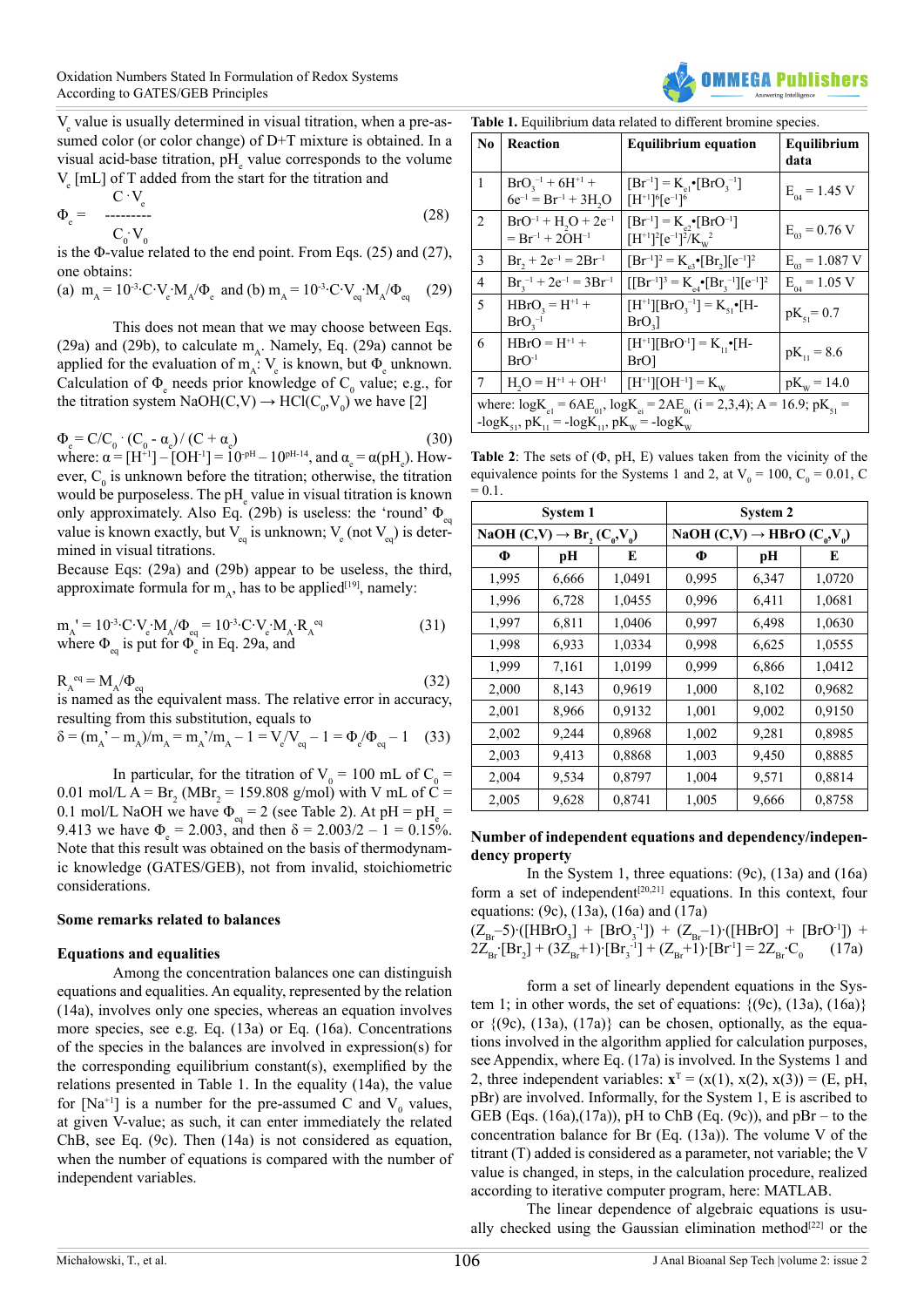

Kronecker-Capelli theorem[\[23\]](#page-8-5); there are time-consuming procedures, however. Afar most efficient method of the linear com-bination is presented<sup>[\[20\]](#page-8-3)</sup>, where the set of dependent equations related to non-redox systems is reduced to the identity  $0 = 0$ , whereas the simplest form of the linear combination is obtained for redox systems[\[20,24\]](#page-8-3); high efficiency of this method can easily be checked in far more complex electrolytic non-redox or redox systems, also in mixed-solvent media<sup>[\[25-27\]](#page-8-6)</sup>.

#### **Oxidation number, oxidant and reductant as the redundant terms**

In formulation of GEB according to the Approach II to GEB, the prior knowledge of oxidation numbers is not needed; it is the paramount advantage of the Approach II to GEB, particularly when applied to complex organic species, with radicals and ion-radicals involved. It should be noticed that the oxidation number, representing the degree of oxidation of an element in a compound or a species, is a contractual concept. None prior knowledge, except composition and external charge of the species formed in the system is needed. The equivalency of the Approaches I and II to GEB means that the equation obtained by a suitable linear combination of pr-GEB with charge balance and other elemental/core balances becomes identical with the one obtained directly from the Approach I to GEB.

The GEB related to the System 1 with  $Br_2(C_0)$  and expressed by Eq. (16a), obtained according to Approach II to GEB, can be rewritten as follows:

 $1·(+5)·([HBrO<sub>3</sub>] + [BrO<sub>3</sub><sup>-1</sup>]) + 1·(+1)·([HBrO] + [BrO<sup>-1</sup>]) +$  $2.0$ ⋅[Br<sub>2</sub>] + 3⋅(-1/3)⋅[Br<sub>3</sub><sup>-1</sup>] + 1⋅(-1)⋅[Br<sup>-1</sup>]  $= 2(0) \cdot C_0 V_0' (V_0 + V)$  (16b)

whereas the GEB related to the System 2 with HBrO  $(C_0)$  and expressed by Eq. (20a), obtained according to Approach II to GEB, can be rewritten as follows:

 $1·(+5)·([HBrO<sub>3</sub>] + [BrO<sub>3</sub><sup>-1</sup>]) + 1·(+1)·([HBrO] + [BrO<sup>-1</sup>]) +$  $2.0$ ⋅[Br<sub>2</sub>] + 3⋅(-1/3)⋅[Br<sub>3</sub><sup>-1</sup>] + 1⋅(-1)⋅[Br<sup>-1</sup>]  $= 1 \cdot (1) \cdot C_0 V_0 / (V_0 + V)$  (20b)

Analogous balances are obtained for static systems, with  $C_0$  mol/L (a)  $Br_2$ , (b) HBrO. As we see, the coefficients at the concentrations of the corresponding species and at the concentrations of the related components are equal to the oxidation numbers of Br as an electron-active component in the related Systems (1 and 2).

It is a general property, valid also in the systems where two or more electron-active elements are involved.

We refer here to titration of  $V_0$  mL of the titrand D containing  $\text{FeSO}_4^{\text{}}(C_0) + H_2^{\text{}}SO_4^{\text{}}(C_0)$  with V mL of titrant T, containing  $K MnO_4(C)$ , added up to a given point of the titration. In this case, the linear combination of electron-non-active elements ('fans'), expressed as follows<sup>[\[28\]](#page-8-7)</sup>

2⋅*f*(O) – *f*(H) + ChB – *f*(K) – 6⋅*f*(SO<sub>4</sub>) = – (*f*(H) – 2⋅*f*(O) + *f*(K) +  $6 \cdot f(SO_4) - ChB$   $\leftrightarrow$ 

$$
(+1)f(H) + (-2)f(O) + (+1)f(K) + (+6)f(SO4) - ChB \rightarrow (34)
$$

(+2)⋅([Fe<sup>+2</sup>] + [FeOH<sup>+</sup>!] + [FeSO<sub>4</sub>]) + (+3)⋅([Fe<sup>+3</sup>] + [FeOH<sup>+2</sup>] +  $[Fe(OH)<sub>2</sub><sup>+1</sup>] + 2[Fe<sub>2</sub>(OH)<sub>2</sub><sup>+4</sup>] + [FeSO<sub>4</sub><sup>+1</sup>] + [Fe(SO<sub>4</sub>)<sub>2</sub><sup>-1</sup>]) + (+2)$  $([Mn^{+2}] + [MnOH^{+1}] + [MnSO<sub>4</sub>]) + (+3) \cdot ([Mn^{+3}] + [MnOH^{+2}]) +$  $γ·(+4)·[MnO<sub>2</sub>] + (+6) · [MnO<sub>4</sub><sup>-2</sup>] + (+7) · [MnO<sub>4</sub><sup>-1</sup>] =$  $(+2) \cdot C_0 V_0 / (V_0 + V) + (+7) \cdot CV / (V_0 + V)$  (34a)

where  $\gamma = 1$  if precipitation of MnO<sub>2</sub> in this system is admitted

(e.g. at too small C<sub>01</sub> value), or  $\gamma = 0$  if it does not occur. The simplest form of GEB is obtained there from linear combination of the above balance (34) with the balances for the electron-active elements ('players'). At  $\gamma = 0$  we have<sup>[29-32]</sup>

$$
(+1)f(K) + (+6)f(SO4) + (+3)f(Fe) + (+2)f(Mn) + (-2)f(O) +
$$
  

$$
(+1)f(H) - ChB
$$
 (35)

$$
[Fe^{+2}] + [FeOH^{+1}] + [FeSO4] - (5[MnO4-1] + 4[MnO4-2] + [Mn+3]+ [MnOH+2]) = (C0V0 - 5CV)/(V0+V)
$$
(35a)

This property is also related to non-redox systems.

We refer here to  $V_0$  mL of CuSO<sub>4</sub> solution prepared from  $N_{01}$  molecules of CuSO<sub>4</sub>•5H<sub>2</sub>O and  $N_{02}$  molecules of H<sub>2</sub>O. The resulting solution consists of the following species:  $H_2O$  $(N_1)$ , H<sup>+1</sup>  $(N_2, n_2)$ , OH<sup>-1</sup>  $(N_3, n_3)$ , HSO<sub>4</sub><sup>-1</sup>  $(N_4, n_4)$ , SO<sub>4</sub><sup>-2</sup>  $(N_5, n_5)$ ,  $Cu^{+2} (N_6, n_6)$ , CuOH<sup>+1</sup> (N<sub>7</sub>, n<sub>7</sub>), Cu(OH)<sub>2</sub> (N<sub>8</sub>, n<sub>8</sub>), Cu(OH)<sub>3</sub><sup>-1</sup> (N<sub>9</sub>,  $n_9$ ), Cu(OH)<sub>4</sub><sup>-2</sup> (N<sub>10</sub>, n<sub>10</sub>), CuSO<sub>4</sub> (N<sub>11</sub>, n<sub>11</sub>). The components and species are involved in the balances for particular elements: H, O, Cu, S, i.e.,

 $f_1 = f(H)$  :  $2N_1 + N_2(1+2n_2) + N_3(1+2n_3) + N_4(1+2n_4) + N_52n_5$ +  $N_6 2n_6 + N_7(1+2n_7) + N_8(2+2n_8) + N_9(3+2n_9) + N_{10}(4+2n_{10}) +$  $N_{11}2n_{11} = 10N_{01} + 2N_{02}$ 

 $f_2 = f(0) : N_1 + N_2 n_2 + N_3(1+n_3) + N_4(4+n_4) + N_5(4+n_5) + N_6 n_6 +$  $N_7(1+n_7) + N_8(2+n_8) + N_9(3+n_9) + N_{10}(4+n_{10}) + N_{11}(4+n_{11}) = 9N_{01}$  $+ N_{02}$  (37)

$$
f_{12} = 2f(0) - f(H) : -N_2 + N_3 + 7N_4 + 8N_5 + N_7 + 2N_8 + 3N_9 + 4N_{10} + 8N_{11} = 8N_{01}
$$
\n(38)

$$
f_0 = \text{ChB}: \text{N}_2 - \text{N}_3 - \text{N}_4 - 2\text{N}_5 + 2\text{N}_6 + \text{N}_7 - \text{N}_9 - 2\text{N}_{10} = 0 \quad (39)
$$

$$
-2f_3 = -2f(Cu) : 2N_{01} = 2N_6 + 2N_7 + 2N_8 + 2N_9 + 2N_{10} + 2N_{11}
$$
\n(40)

$$
-6f_4 = -6f(S) = -6f(SO_4): 6N_{01} = 6N_4 + 6N_5 + 6N_{11}
$$
 (41)

Simple addition of the elemental/core balances  $38 - 41$  gives the identity

 $2 \cdot f(O) - f(H) + ChB - 2f(Cu) - 6f(S) = 0$  =>  $(+1) \cdot f(H) +$ (–2)∙*f*(O) + (+2)∙*f*(Cu) + (+6)∙*f*(S) – ChB = 0 => 0 = 0 (42)

As we see, at the identity condition fulfilled, the multipliers in the transformed identity are equal to oxidation numbers of the indicated elements.

As results from the examples presented above,

(1) Formulation of GEB according to Approach II to GEB needs none prior knowledge of the oxidation states (oxidation numbers) of all elements participating the System 1 or 2, i.e., Br, H, O; it means that the oxidation state (oxidation number) is the derivative concept within GATES/GEB;

(2) The terms: oxidant and reductant are not distinguished, i.e., not ascribed *a priori* to particular components and species in electrolytic systems, considered according to GATES/GEB principles, with GEB obtained according to Approaches I and II to GEB; full 'democracy' in this respect is assumed;

(3) In the balance obtained from  $f_{12} + f_0$ , the oxidation numbers in particular Br-species are equal to (or involved with) the coefficient/multiplier at the concentration of the corresponding species with electron-active element (here: Br), and in the com-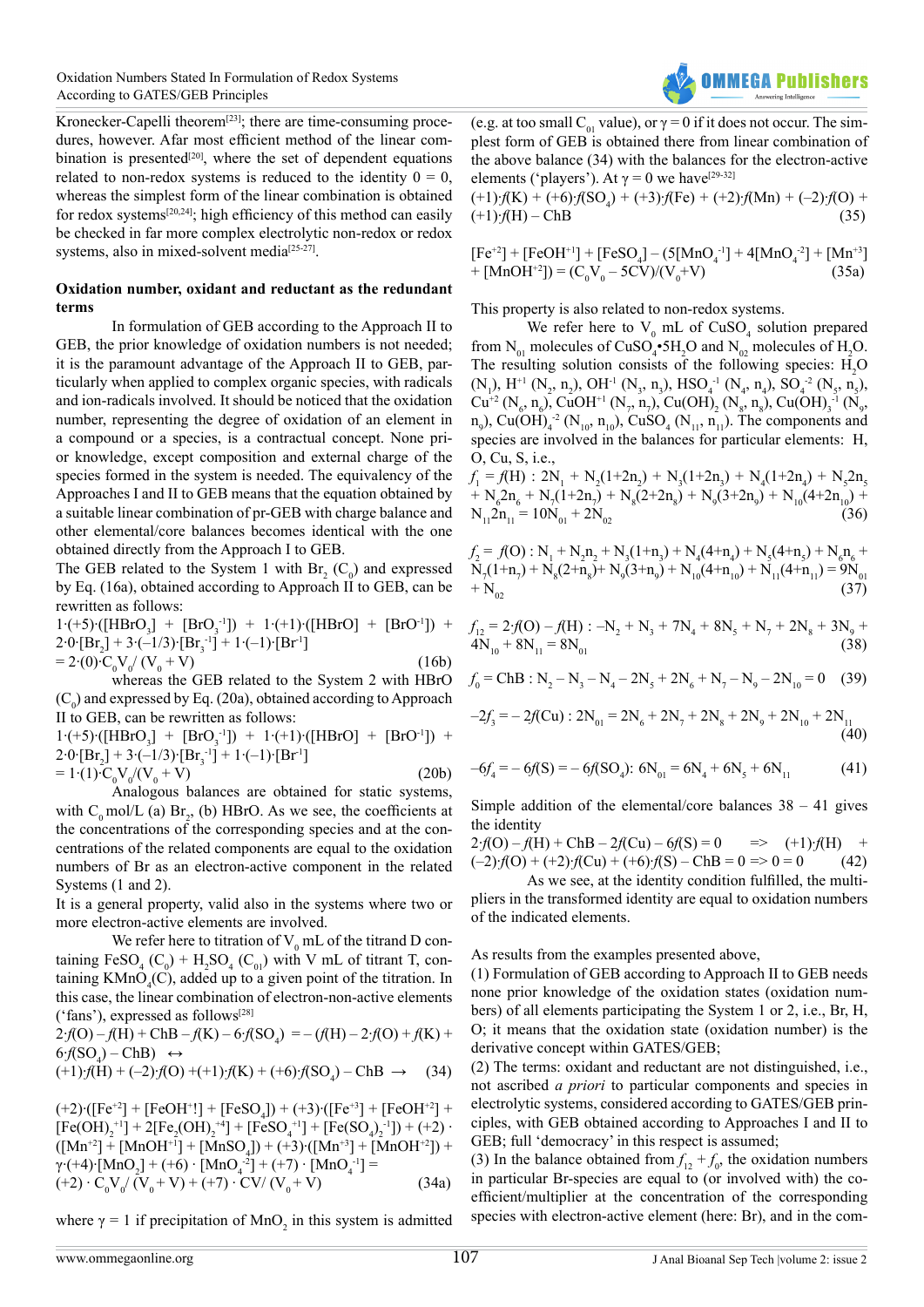ponent ( $Br<sub>2</sub>$  or HBrO) or bromine species. If the species or component involves more atoms of an electron-active element, then the coefficient is equal to the product of the related numbers; e.g.  $-[Br<sub>3</sub><sup>-1</sup>] = 3·(-1/3)·[Br<sub>3</sub><sup>-1</sup>]$  in Eq. 16a or 20a, where 3 – number of Br-atoms,  $-1/3$  – oxidation number of Br in Br<sub>3</sub><sup>-1</sup>.

# **Concluding remarks**

#### The unique property of  $2 \cdot f(O) - f(H)$

In all instances it can be stated that – for all redox systems – any linear combination of  $f_{12} = 2 f(O) - f(H)$  with  $f_0 = ChB$ and other elemental/core<sup>[\[20\]](#page-8-3)</sup> balances related to a redox system of any degree of complexity does not give the identity, see e.g. Eqs. (16a) or (20a) are different from identity  $0 = 0$ , of course.

The redox systems are 'coded' in the respective balances:  $f(H)$  and  $f(O)$ . The balance  $2 f(O) - f(H)$  is linearly independent on charge and concentration balances related to redox systems, and it is dependent on those balances when related to non-redox systems. The independency or dependency property is then the general criterion distinguishing between redox and non-redox systems $[11-20]$ , of any degree of complexity, also in mixed-solvent media<sup>[\[25-27\]](#page-8-6)</sup>. This unique, general property explains clearly why the elemental balances: *f*(H) and *f*(O) are not formulated in any non-redox system. This regularity applies to non-redox systems of any degree of complexity, both for systems with aqueous solutions, as well as with amphiprotic solvents or a mixture of solvents, including at least one amphiprotic co-solvent[\[21\].](#page-8-9) The 2∙*f*(O) – *f*(H) and any linear combination of 2*⋅f*(O) – *f*(H) with charge balance and other (elementary, core) balances of a given system retain full properties of the GEB.

Contrary to appearances, established by the current paradigm, this criterion distinguishing non-redox and redox systems and unknown in earlier literature, is not immediately/explicitly associated with free electrons in the system. It provides a kind of uniformity in the formulas derived for this purpose. This fact, especially the simple calculations of free electron concentrations in redox systems[\[5\]](#page-7-7), deny the unique role of free electrons in redox reactions, expressed in elementary redox reactions, as described in half- or partial reactions, where the species of the same element with different oxidation numbers are involved.On the other hand, it points to the unique role of H and O in redox systems[\[33-41\]](#page-8-10), suggested in earlier theoretical/hypothetical considerations on these systems. This issue will be developed in a separate work.

Before 1992, the basic property of the balance 2∙*f*(O) – *f*(H) for redox systems was unknown at all in scientific world, and the linear independency/dependency of 2∙*f*(O) – *f*(H) as the fundamental/practical criterion distinguishing redox/non-redox systems of any degree of complexity was also unknown. Here is the hidden simplicity, which had to be discovered, as the Approach II to GEB. One of the authors™ contends that the discovery of the Approach II GEB would most likely be impossible without the prior discovery of the Approach I to GEB. The Generalized Electron Balance (GEB) concept, valid for redox electrolytic systems, is the emanation of balances for H and O, referred to aqueous media. GEB is compatible with other (charge and concentration) balances and enables to resolve the electrolytic (mono- or/and two-phase) redox systems of any degree of complexity, within the scope of Generalized Approach To Electrolytic Systems (GATES), perceived as the thermody-

namic approach to equilibrium and metastable systems, where all necessary physicochemical knowledge on the systems tested is involved. The advantages of GATES are illustrated on examples of redox and non-redox analytical systems. The GATES is perceived as the unrivalled tool applicable, among others: (a) to mathematical modelling of thermodynamic behavior of the systems, (b) in choice of optimal *a priori* conditions of chemical analyses, and (c) in gaining chemical information invisible in real experiments, in general. Furthermore, GATES is the basis for Generalized Equivalence Mass (GEM) concept, considered as the advantageous alternative against the obligatory Equivalence Mass (EM) concept suggested by IUPAC. According to GATES, any chemical reaction notation is only a basis to formulate the related expression for equilibrium constant according to mass action law.

**OMMFCA Publichers** 

GATES/GEB allows tracking not only the individual titrations, but also the processes composed of several steps, as shown in the example of iodometric determination of copper<sup>[\[5\]](#page-7-7)</sup>. The entire analytical process is partitioned here into 4 stages: two preparatory stages, with non-redox reactions, and two further stages in which redox reactions occurred. The majority of the dynamic systems, realized according to titrimetric mode, are perceived also as an important tool in the classical chemical analysis.

GATES/GEB is a counter-proposal in relation to earlier IUPAC decisions, presented in three subsequent editions of the *Orange Book*, and based on reaction stoichiometry; that viewpoint was criticized unequivocally/exhaustively/convincingly, especially in a series of review articles<sup>[\[2-5\]](#page-7-8)</sup>. It was demonstrated, on examples of redox systems of different complexity, that stoichiometry is a secondary/derivative concept from the viewpoint of GATES, and GATES/GEB, in particular.

Concluding, GATES is the overall, thermodynamic approach to redox and non-redox, static and dynamic, single and multiphase equilibrium, metastable and non-equilibrium electrolytic systems, of any degree of complexity. Possibilities of GATES/GEB are far greater than ones offered by the actual physicochemical knowledge related to the system in question.

#### **Appendix**

Computer program for the NaOH\_Br2 system function  $F = NaOH$  Br2(x) global V C0 V0 C yy  $E = x(1);$  $pH = x(2);$  $pBr = x(3);$  $H = 10$ ^(-pH);  $Kw = 10^{\circ} - 14$ ;  $pKw = 14$ ;  $OH = Kw/H;$  $A = 16.92$ ;  $Br = 10^{\circ}$ -pBr;  $ZBr = 35$ ;  $Br2 = Br^{2*}10^{(2*}A^{*}(E-1.087));$ 

 $Br3 = Br^{3*}10^{(2+A*(E-1.05))};$  $BrO = Br*10^{\circ}(2*A*(E-0.76) + 2*pH-2*pKw);$  $BrO3 = Br*10^{\circ} (6*A*(E-1.45) + 6*pH);$  $HBrO = 10^{8}.6*H*BrO;$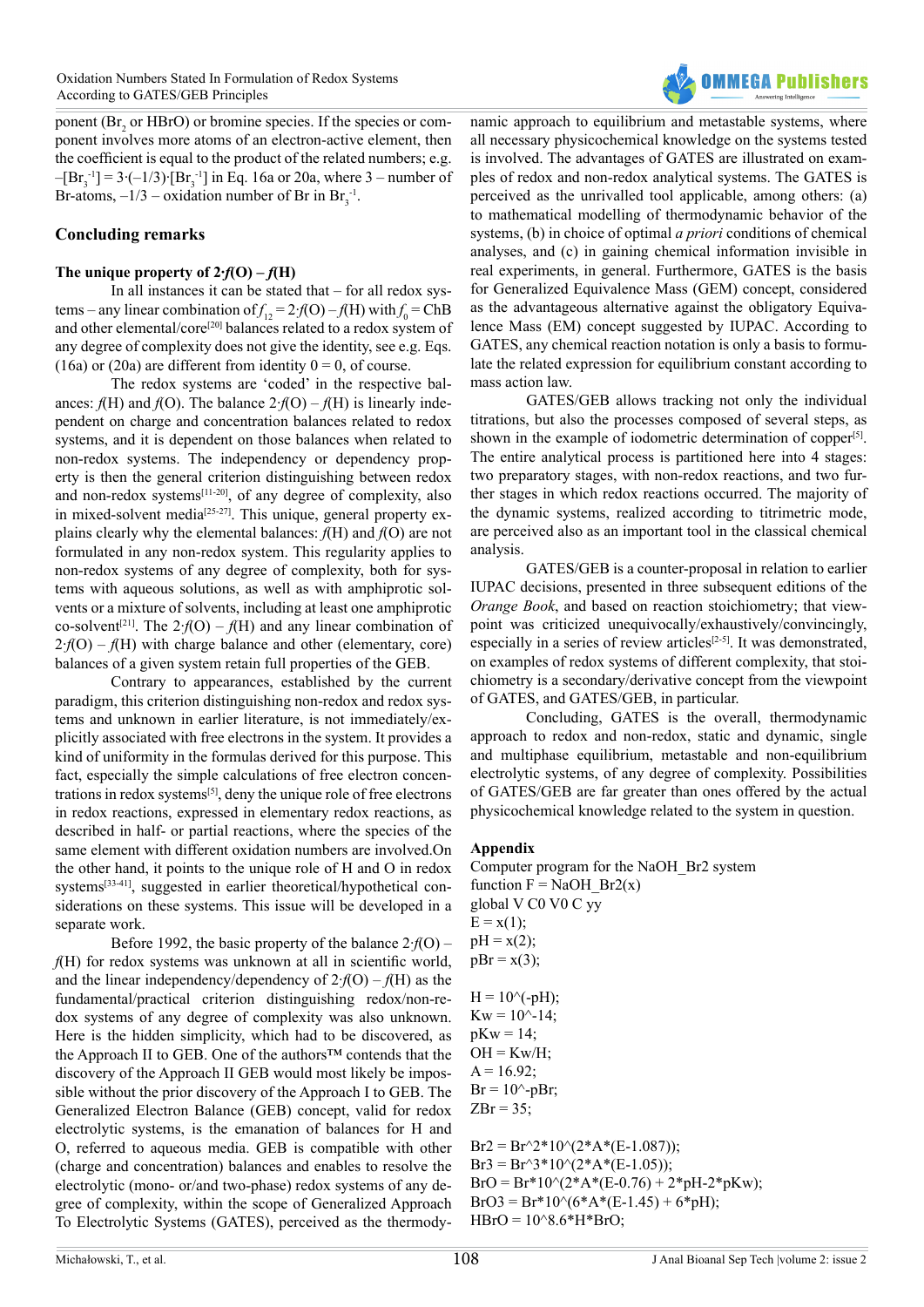<span id="page-7-8"></span><span id="page-7-7"></span><span id="page-7-6"></span><span id="page-7-5"></span><span id="page-7-4"></span><span id="page-7-3"></span><span id="page-7-2"></span><span id="page-7-1"></span><span id="page-7-0"></span>

| $HBrO3 = 10^{6}0.7*H*BrO3;$                         | <b>References</b>                                                                                                                      |
|-----------------------------------------------------|----------------------------------------------------------------------------------------------------------------------------------------|
| $Na = C*V/(V0 + V);$                                |                                                                                                                                        |
|                                                     | [1] Michałowski, T. The Generalized Approach to Electrolytic Systems:                                                                  |
| $F = \frac{9}{6}$ Charge balance                    | I. Physicochemical and Analytical Implications. (2010) Critic Rev                                                                      |
| (H-OH+Na-Br-Br3-BrO-BrO3);                          | Analyl Chem 40(1): 2-16.                                                                                                               |
| %Concentration balance for Br                       | Pubmed   Crossref   Others<br>[2] Michałowski, T., Pietrzyk, A., Ponikvar-Svet, M., et al. The General-                                |
| $(Br + 3*Br3 + 2*Br2 + HBrO + BrO + HBrO3 + BrO3 -$ | ized Approach to Electrolytic Systems: II. The Generalized Equivalent                                                                  |
| $2*C0*VO/(VO + V));$                                | Mass (GEM) Concept. (2010) Critic Rev Analyl Chem 40(1): 17-29.                                                                        |
| %Electron balance                                   | Pubmed   Crossref   Others                                                                                                             |
| $((ZBr+1)*Br+(3*ZBr+1)*Br3+2*ZBr*Br2+(ZBr-1)*(H-$   | [3] Michałowska-Kaczmarczyk, A.M., Asuero, A.G., Michałowski, T.,                                                                      |
| $BrO+BrO$ )                                         | et al. "Why not stoichiometry" versus "Stoichiometry - why not?" Part                                                                  |
| + $(ZBr-5)*(HBrO3+BrO3) - 2*ZBr*C0*V0/(V0+V))$ ];   | I: General context. (2015) Critic Rev Analyl Chem 45(2): 166–188.                                                                      |
|                                                     | Pubmed Crossref Others<br>[4] Michałowska-Kaczmarczyk, A.M., Asuero, A.G., Toporek, M., et                                             |
| $yy(1) = log10(Br);$                                | al. "Why not stoichiometry" versus "Stoichiometry - why not?" Part II:                                                                 |
| $yy(2) = log10(Br3);$                               | GATES in context with redox systems. (2015) Critic Rev Analyl Chem                                                                     |
| $yy(3) = log10(Br2);$                               | $45(3)$ : 241-269.                                                                                                                     |
| $yy(4) = log10(HBrO);$                              | Pubmed Crossref Others                                                                                                                 |
| $yy(5) = log10(BrO);$                               | [5] Michałowska-Kaczmarczyk, A.M., Michałowski, T., Toporek, M.                                                                        |
| $yy(6) = log10(HBrO3);$<br>$yy(7) = log10(BrO3);$   | et al. "Why not stoichiometry" versus "Stoichiometry - why not?" Part<br>III, Extension of GATES/GEB on Complex Dynamic Redox Systems. |
| $yy(8) = log10(Na);$                                | (2015) Critic Rev Analyl Chem 45(4): 348-366.                                                                                          |
|                                                     | Pubmed   Crossref   Others                                                                                                             |
|                                                     | [6] Karen, P., McArdle, P., Takats, J. Comprehensive definition of oxi-                                                                |
|                                                     | dation state (IUPAC Recommendations 2016). (2016) Pure Appli Chem                                                                      |
|                                                     | 88(8): 831-839.                                                                                                                        |
|                                                     | Pubmed   Crossref   Others<br>[7] Karen, P. Oxidation state, a long-standing issue! (2015) Angew                                       |
|                                                     | Chem Int Ed Engl 54(16): 4716-4726.                                                                                                    |
|                                                     | Pubmed   Crossref   Others                                                                                                             |
|                                                     | [8] Karen, P., McArdle, P., Takats, J. Toward a comprehensive defini-                                                                  |
|                                                     | tion of oxidation state (IUPAC Technical Report). (2014) Pure Appli                                                                    |
|                                                     | Chem 86(6): 1017-1081.                                                                                                                 |
|                                                     | Pubmed   Crossref   Others<br>[9] Michałowski, T. Application of GATES and MATLAB for Resolu-                                          |
|                                                     | tion of Equilibrium, Metastable and Non-Equilibrium Electrolytic Sys-                                                                  |
|                                                     | tems. (2011) Chem Eng Tech 1-34.                                                                                                       |
|                                                     | Pubmed   Crossref   Others                                                                                                             |
|                                                     | [10] Michałowski T. Applications of MATLAB in Science and Engi-                                                                        |
|                                                     | neering. (2011) InTech-Open science.                                                                                                   |
|                                                     | Pubmed   Crossref   Others<br>[11] Michałowski, T., Toporek, M., Michałowska-Kaczmarczyk, A.M.,                                        |
|                                                     | et al. New Trends in Studies on Electrolytic Redox Systems. (2013)                                                                     |
|                                                     | Electrochimica Acta109: 519-531.                                                                                                       |
|                                                     | Pubmed   Crossref   Others                                                                                                             |
|                                                     | [12] Michałowski, T., Michałowska-Kaczmarczyk, A.M., Toporek, M.,                                                                      |
|                                                     | et al. Formulation of general criterion distinguishing between non-re-                                                                 |
|                                                     | dox and redox systems. (2013) Electrochimica Acta 112: 199-211.<br>Pubmed   Crossref   Others                                          |
|                                                     | [13] Michałowska-Kaczmarczyk, A.M., Toporek, M., Michałowski, T.,                                                                      |
|                                                     | et al. Speciation Diagrams in Dynamic Iodide + Dichromate System.                                                                      |
|                                                     | (2015) Electrochimica Acta 155: 217-227.                                                                                               |
|                                                     | Pubmed   Crossref   Others                                                                                                             |
|                                                     | [14] Toporek, M., Michałowska Kaczmarczyk, A.M., Michałowski, T.,                                                                      |
|                                                     | etal. Symproportionation versus Disproportionation in Bromine Redox<br>Systems. (2015) Electrochimica Acta 171: 176-187.               |
|                                                     | Pubmed   Crossref   Others                                                                                                             |
|                                                     | [15] Michałowska-Kaczmarczyk, A.M., Asuero, A.G., Toporek, M., et                                                                      |
|                                                     | al. "Why not stoichiometry" versus "Stoichiometry - why not?" Part II:                                                                 |
|                                                     | GATES in context with redox systems. (2015) Critic Rev Analy Chem                                                                      |
|                                                     | $45(3)$ : 240-268.                                                                                                                     |
|                                                     | Pubmed   Crossref   Others<br>[16] Lurie, Yu Handbook of Analytical Chemistry. (1975) Mir Publish-                                     |
|                                                     | ers Moscow.                                                                                                                            |
|                                                     | Pubmed   Crossref   Others                                                                                                             |
|                                                     |                                                                                                                                        |